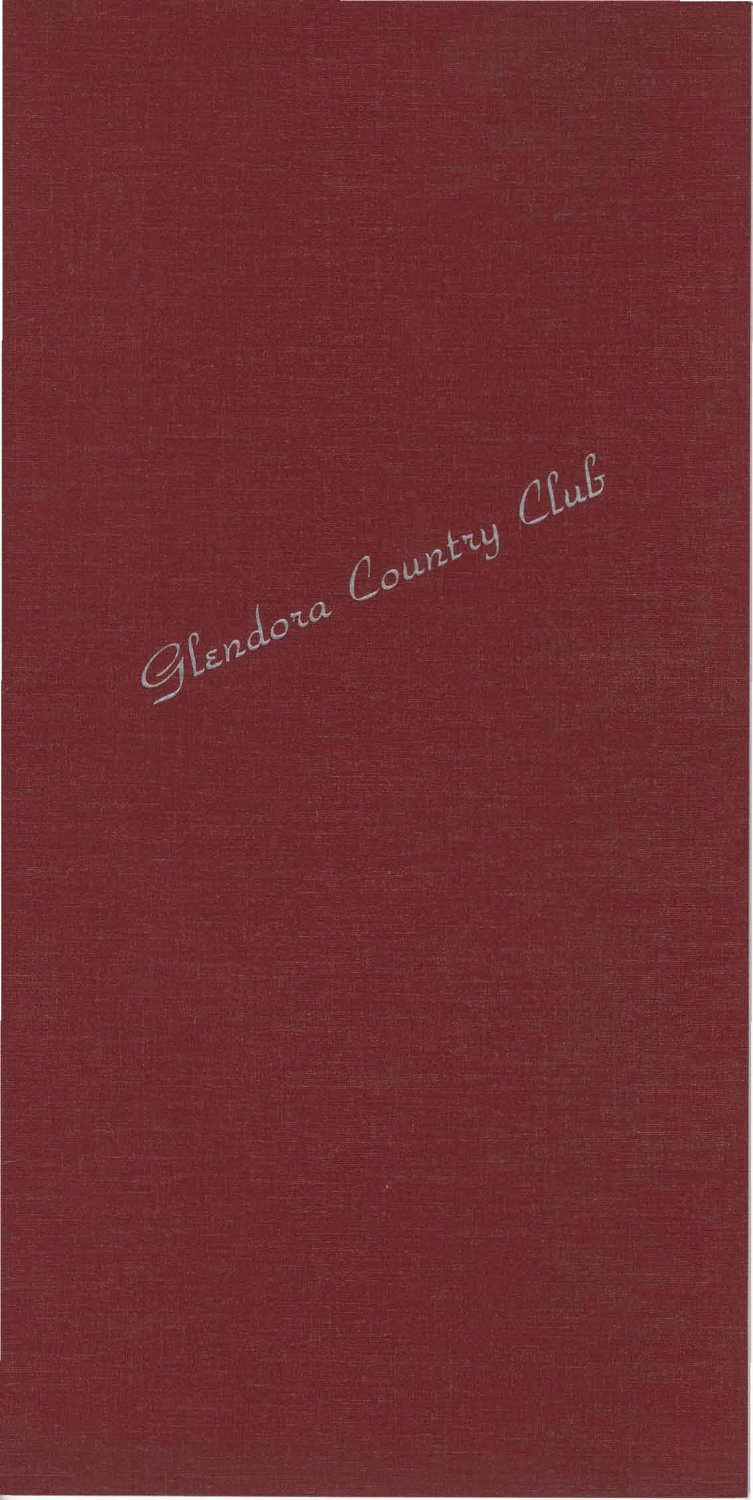The Deli Board

| <b>SLICED BREAST of TURKEY</b>                                                  | 3.95 |
|---------------------------------------------------------------------------------|------|
| <b>IMPORTED DANISH HAM</b>                                                      | 3.85 |
| STACKED, LEAN ROAST BEEF                                                        | 3.95 |
| <b>CLUBHOUSE SPECIAL</b><br>Triple Decker of Turkey, Bacon, Lettuce and Tomato. | 4.50 |
| <b>JUNIOR CLUBHOUSE</b>                                                         | 4.25 |
| <b>TUNA SALAD</b>                                                               | 3.95 |
| <b>CHICKEN SALAD</b>                                                            | 3.95 |
| EGG SALAD                                                                       | 3.50 |
| BACON, LETTUCE and TOMATO                                                       | 3.85 |
| <b>GRILLED CHEESE</b>                                                           | 3.50 |
|                                                                                 |      |

Ol' Time Favorites

| <b>FRENCH DIP</b><br>Quarter-Pound of Roast Beef Nested on a Grilled French Roll with a Cup of Au Jus.            | 4.50 |
|-------------------------------------------------------------------------------------------------------------------|------|
| <b>MONTE CRISTO</b><br>Sliced Breast of Turkey, Lean Slice of Ham and Swiss Cheese, Dipped in Egg and Deep-Fried. | 5.25 |
| <b>GLENDORA FAVORITE</b><br>Roast Beef, Swiss and American Cheese Grilled on Sourdough.                           | 4.35 |
| <b>19TH HOLE</b><br>Crisp Bacon, Tomato and American Cheese Grilled on Sourdough.                                 | 3.95 |

**CHOICE OF ONE: Fresh Fruit Cup, Cottage Cheese, French Fries, Cole Slaw or Potato Salad.** 

**Breakfast Favorites** 

| EGG BENEDICT<br>Canadian Bacon and Poached Egg on a Toasted English Muffin, Topped with Hollandaise Sauce.                                             | 4.95 |
|--------------------------------------------------------------------------------------------------------------------------------------------------------|------|
| <b>RINGTUM DITTY TIMO</b><br>Mushrooms, Bell Peppers, Onions, Tomatoes, Ortega Chile, Jack Cheese and Four Eqgs,<br>Served with Hash Browns and Toast. | 4.25 |
| <b>EGG BURRITO</b><br>Flour Tortilla Stuffed with Ham, Ortega Chile and Cheese, Served with Salsa.                                                     | 3.85 |
| <b>FRIED EGG SANDWICH WITH BACON</b><br>Served with Side of Sliced Tomatoes.                                                                           | 3.25 |

Omelettes

Served with Hash Browns and Toast.

PLAIN OL' OMELETIE " BUILT TO ORDER"

2.95 **Per Item .30** 

American Cheese Swiss Cheese Jack Cheese **Scallions** 

Ham **Bacon Mushrooms Avocado** 

Ortega Chile Bell Peppers **Onions** Tomatoes

EGGS TO ORDER **Includes Potatoes - Ham, Bacon or Sausage - Two Eggs and Toast.**  3.25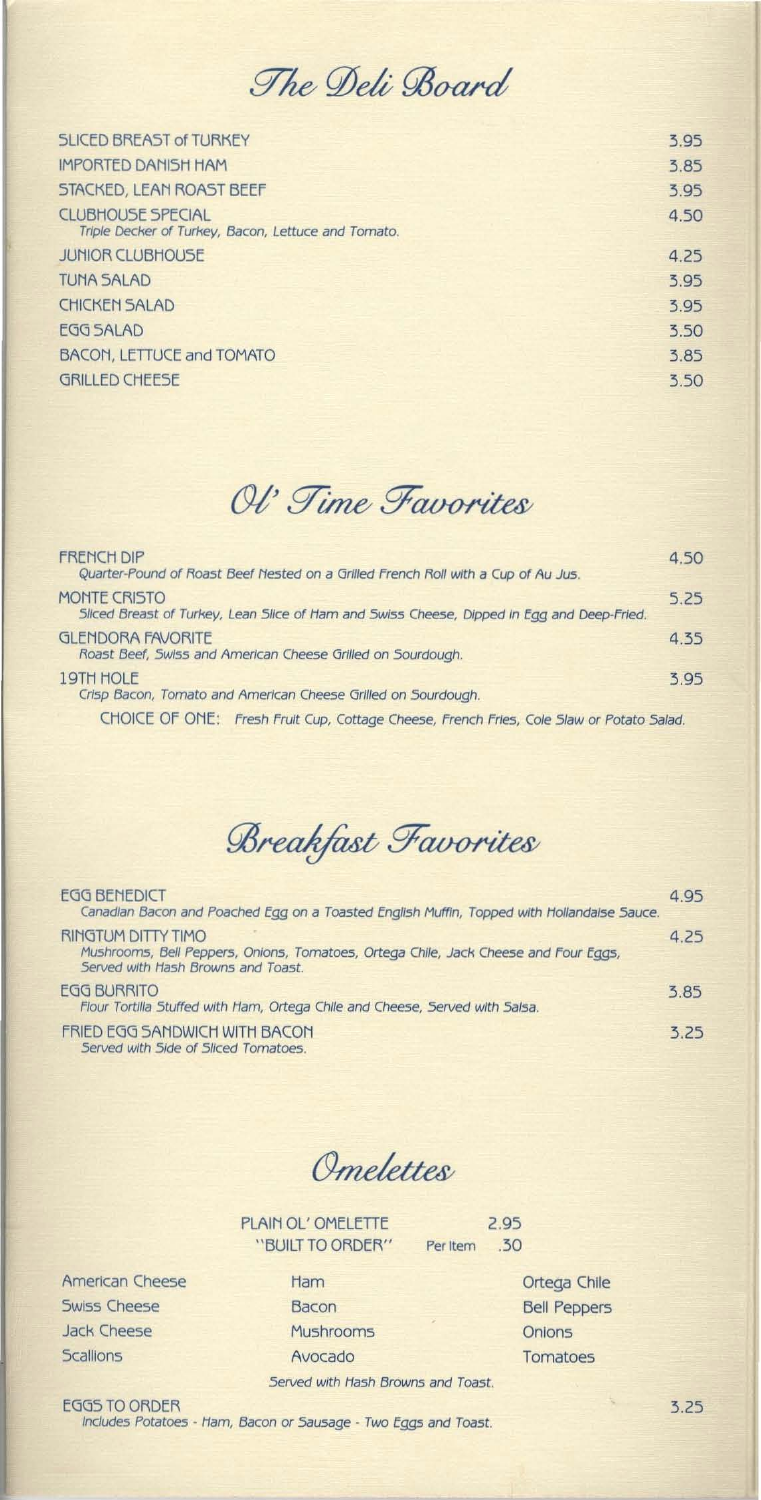

Glendora Country Club had its beginning in 1954 when a portion of the Warren citrus ranch was acquired. Pictured above is the original home (built in 1910) which was converted to a clubhouse and first remodeled in 1957.

The Club is entirely owned by the membership and staffed by carefully selected specialists, from the chefs to the grounds superintendent, all to serve members and their guests.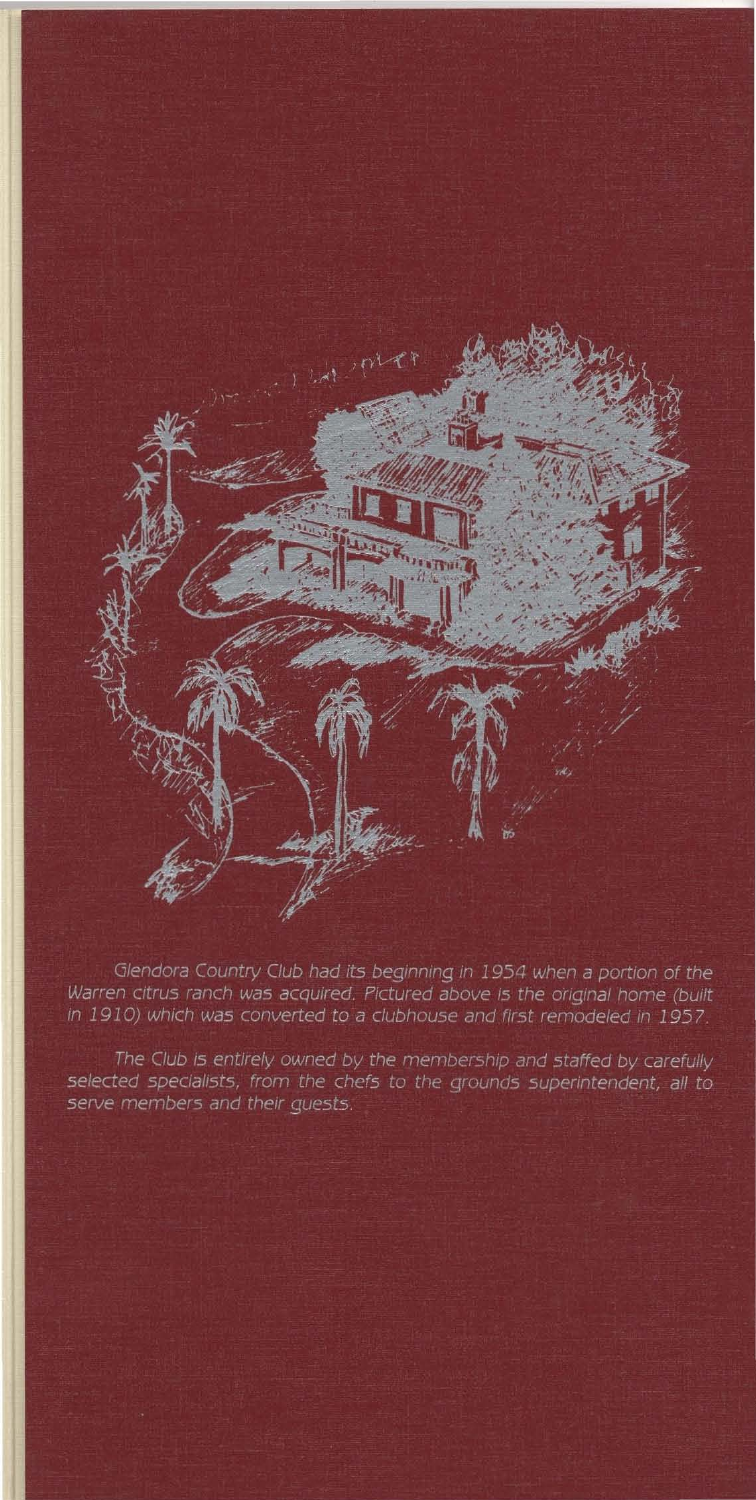Salads

| <b>CHEF SALAD</b><br>Julienne of Ham, Turkey, Swiss and American Cheese on a Bed of Tossed Salad Greens,<br>Tomato, Egg, Asparagus and Black Olive Garnish.<br>1/ <sub>2</sub> CHEF                           | 5.25<br>3.25 |
|---------------------------------------------------------------------------------------------------------------------------------------------------------------------------------------------------------------|--------------|
| <b>Small 4.50</b><br><b>CHICKEN ORIENTAL</b><br>Mixed Greens Tossed with Grated Carrot and Bean Sprouts, Topped with Tender Breast<br>of Chicken, Tomato Wedges, Hard-Cooked Egg, Scallions and Sesame Seeds. | 5.50         |
| <b>Small</b> 4.50<br>PACIFIC COBB<br>Bay Shrimp, Avocado, Bacon, Tomato, Bleu Cheese Crumbles and Grated Egg.                                                                                                 | 5.50         |
| <b>Small 3.50</b><br><b>FLORENTINE SALAD</b><br>Fresh Spinach Crowned with Sliced Mushrooms, Bacon Bits, Chopped Egg and Sliced Beets.                                                                        | 4.50         |
| Small 4.65<br><b>MIX and MATCH</b><br>Your Choice of Fresh Papaya, Avocado or Tomato Filled with Tuna, Chix or Egg Salad,<br>Served on a Bed of Lettuce with Cheese and Banana Bread.                         | 5.65         |
| House Specialties                                                                                                                                                                                             |              |

| <b>LADIES PAR</b>                                                                                                   | 3.95 |
|---------------------------------------------------------------------------------------------------------------------|------|
| Three Finger Sandwiches Made with Chicken Salad, Tuna Salad, Banana Nut Bread                                       |      |
| and Cream Cheese, Served with Fresh Fruit Slices or a Cup of Soup.                                                  |      |
| PHILLY CHEESE SANDWICH                                                                                              | 4.50 |
| Sliced Roast Beef on a French Roll with Sauteed Onlons                                                              |      |
| and American Cheese, Served with Potato Salad.                                                                      |      |
|                                                                                                                     | 4.50 |
| <b>CROISSANT CORDON BLEU</b><br>Baked with Ham, Turkey and Swiss Cheese, Served with a Watermelon Wedge.            |      |
|                                                                                                                     |      |
| <b>CALIFORNIA CROISSANT</b>                                                                                         | 4.25 |
| Stuffed with Avocado, Bacon, Tomato and Alfalfa Sprouts, Served with Fresh Fruit Cup.                               |      |
|                                                                                                                     | 4.25 |
| <b>FETTUCCINI PRIMAVERA</b><br>Fresh Broccoll, Mushrooms, and Fettuccini Noodles in a Rich Cream Sauce, Topped with |      |
| Grated Parmesan and Served with Our Garlic Cheese Bread.                                                            |      |
|                                                                                                                     |      |
| <b>CHICKEN SANDWICH</b>                                                                                             | 4.95 |
| Charbrolled Breast Served Open-Faced on a Toasted Bun with French Fries.                                            |      |
| <b>CRAB MELT</b>                                                                                                    | 5.95 |
| Crab, Sliced Tomato and Swiss Cheese on a Toasted English Muffin, Served with a Peach Half.                         |      |
|                                                                                                                     | 3.60 |
| <b>SOUPER HALFER</b>                                                                                                |      |
| Bowl of Soup or a Dinner Salad and Half of a Sandwich<br>(Ham, Turkey, Roast Beef, Tuna, Chicken or Egg Salad.)     |      |
|                                                                                                                     |      |

Mexican Delights

| <b>CHEESE ENCHILADA</b><br>Topped with Sour Cream, Scallions and Olives.                                                                         | 3.85 |
|--------------------------------------------------------------------------------------------------------------------------------------------------|------|
| <b>SEAFOOD BURRITO</b><br>Flour Tortilla Stuffed with Shrimp, Crab and Scallions.                                                                | 4.50 |
| <b>TACO POCKET</b><br>Julienne of Beef, Onions and Cheese, Stuffed in Pita Bread, Served with Salsa,<br>Shredded Lettuce and Diced Tomato.       | 4.25 |
| <b>CHICKEN FAJITAS</b><br>Marinated Chicken, Onlons and Bell Pepper in a Flour Tortilla, Served with Lettuce,<br>Tomato, Avocado and Sour Cream. | 4.85 |